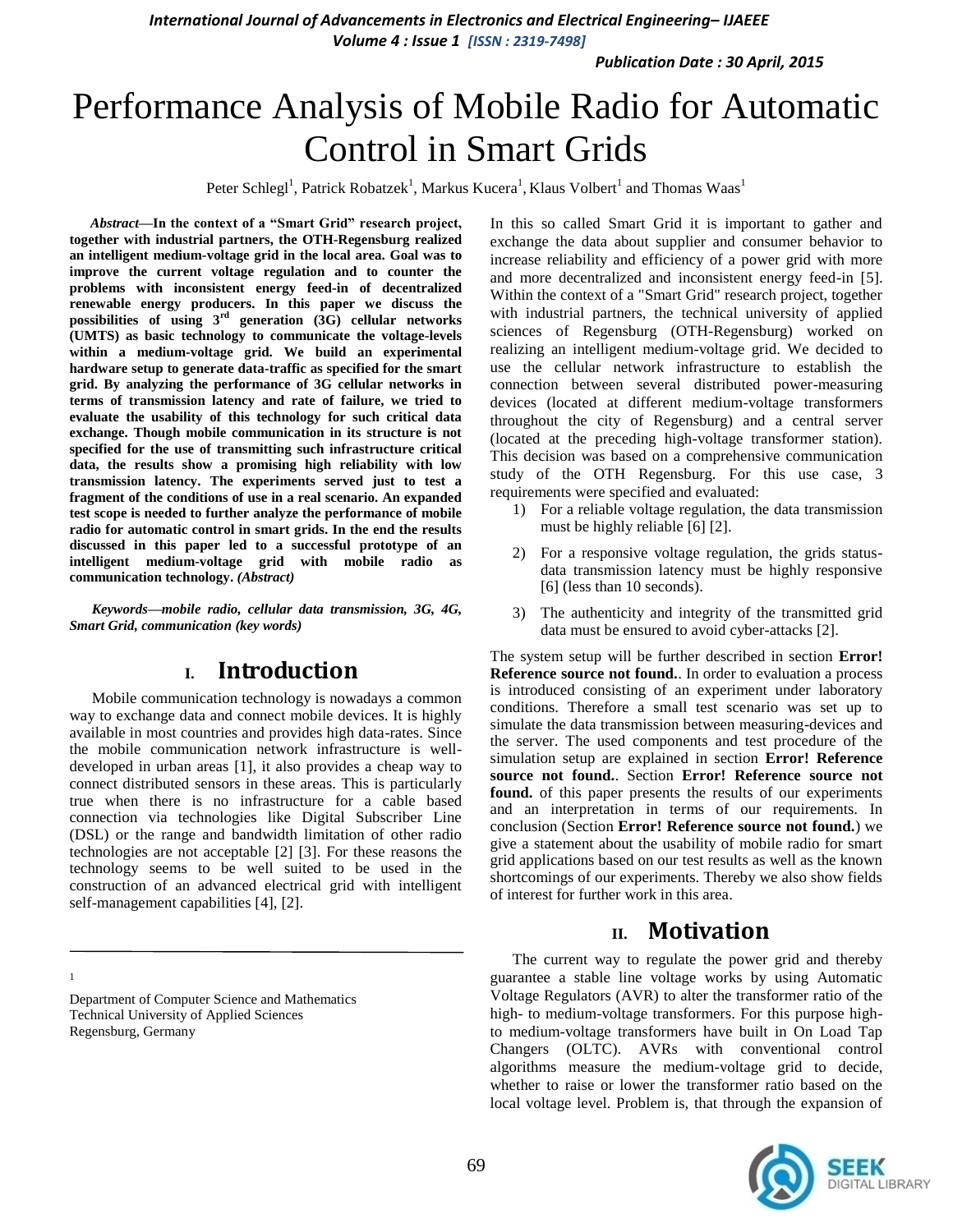decentralized renewable energy generation technology like photovoltaic- or wind-power, there is an increasing divergence of the voltage levels within the different areas of a mediumvoltage grid [7]. Without considering this diverging voltage levels in the voltage regulation, it will probably soon be impossible to keep the voltage-level of each network-substring within the mandatory band limits of  $\pm 10\%$  [8] [9]. One approach to solve this problem is to use smart control algorithms for the AVR at the high-voltage transformer stations in which the voltage deviation between the different medium-voltage grid-substrings is taken into account. For these smart algorithms to work, the current voltage-levels of the underlying substrings must be known by the AVR [10]. Since the infrastructure of cable based communication technology is not generally available at each medium- to lowvoltage transformer stations and due to the current distance limitations of technologies like Power Line [11] [12], the easiest way to gather the remote data needed for the control algorithms is by using the cellular network infrastructure. This approach was used in the "Smart Grid" research project of the OTH-Regensburg. This required the analysis of the performance of mobile radio with regards to the usability for the automatic control of smart grids.

# *A. Smart Grid Architecture*



**Figure 1: Smart Grid scenario overview**

<span id="page-1-0"></span>The OTH-Regensburg (Dep. of Electrical Engineering, Dep. of Computer Sciences and Mathematics) works in collaboration with the local power supplying company REWAG and the Maschinenfabrik Reinhausen (MR), to build an intelligent medium-voltage grid with smart power regulation [10]. For this project, 10 power measuring devices were installed on 10 medium- to low-voltage transformers in the urban area of Regensburg to determine the power levels at the corresponding network-substring. The measured values of each device are send to a central server, located at the preceding high-voltage transformer station. This server gathers the data of all measuring devices and determines the voltage fluctuations within the medium-voltage grid which are caused by the energy feed-in of photovoltaic-power plants and energy consumers. This information is provided to the AVR which then uses a smart control algorithm, to adjust the high-voltage transformer ratio when needed. Since the transformer-sites did not provide the necessary infrastructure for a cable based connection it was decided to focus on mobile communication technology for the data exchange between the measuring

#### *Publication Date : 30 April, 2015*

devices and the server. [Figure 1](#page-1-0) illustrates the basic concept of the Smart Grid scenario.

#### *1)* **Power-Measuring Devices**

The local energy-supplier REWAG has installed Janitza UMG-96RM energy measuring devices [13] at 10 mediumvoltage transformer stations within the urban area of Regensburg to determine the voltage-levels of the different substrings. The chosen transformers representing networksubstrings with either high- or low energy feed-in to achieve a maximum transparency of the grid. The installed measuring devices meter the medium-voltage substrings voltage levels of each phase. The measured data is provided to a datatransmitter via a Modbus/TCP interface. This data-transmitter than sends the measuring data to the central server.

#### *2)* **Clients**

For the data transfer, each of the power measuring devices is connected to an industrial mobile communication router via its Modbus/TCP interface. The used Insys MLR 3G 2.0 devices, which provide this needed Modbus/TCP interface, also provide the option to run self-developed C/C++ applications. Therefore the project team of the OTH-Regensburg developed an application to gather the measuring data from the Janitza UMG-96RM devices, serialize them and then send them to a server for further processing. The application performs this actions cyclic every 3 seconds. For the connection to the server the embedded router devices where set up with a Congstar Subscriber Identity Module (SIM) to establish a connection to the D1-Telekom cellular network and to connect to the internet.

#### *3)* **Data Transfer**

For the data transmission, the routers read the measuringvalues from the Janitza UMG-96RM devices and serializes them to generate a single data package. This data package is then extended by a time-stamp as well as the transformerstation ID. The data-packages are send to the server using a User Datagram Protocol (UDP) connection over the Internet. Due to the missing infrastructure at the medium- voltage transformer stations the internet connection is established by the routers using a cellular network connection. For the purpose of ensuring the authentication and integrity of the data, every package is further extended with a SHA1 hash value over the entire dataset and a key value. [14] This hash value will be evaluated by the server before accepting the data for further processing. The key values, used to seed the hashing-algorithm, are exchanged between server and clients once every 24 hours and have a validity duration of 72 hours. The key exchange is performed via a Virtual Private Network (VPN) connection. This procedure results in a total package length of about 150 byte.

#### *4)* **Server**

In the project, a  $B\&R - APC 510$  industrial personal computer (IPC) was installed at the high-voltage transformer station site. Task of the server is to establish the communication with the clients for the exchange of measuring data, to serve as data logger and to handle the communication with the AVR. This is handled by a single server application. The application gathers and logs the data from the industrial

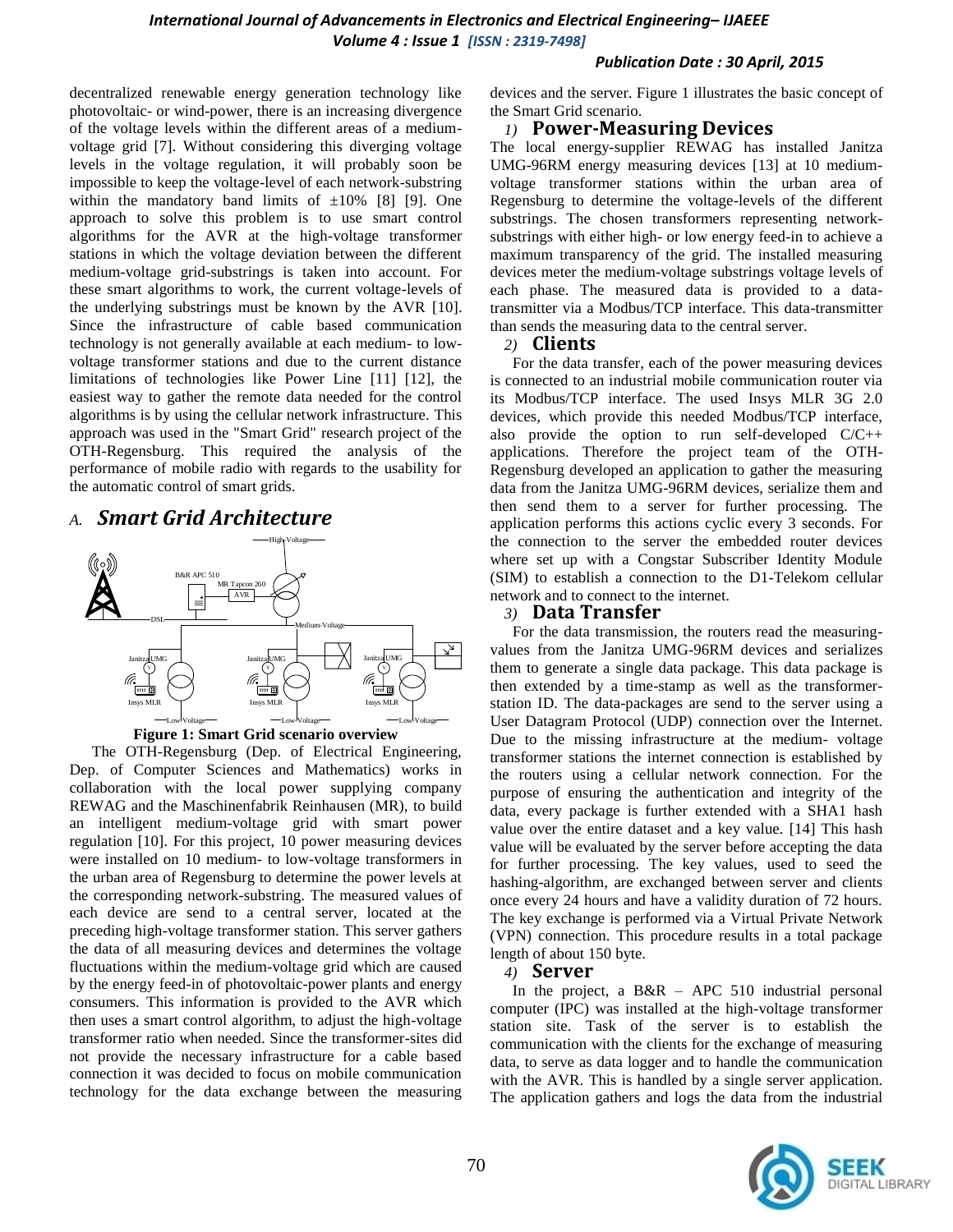#### *Publication Date : 30 April, 2015*

mobile communication routers (here called clients) installed at the medium-voltage transformer stations. This data is then evaluated by the application in a 10 second cycle to generate the information about the grid-status that is needed by the AVR's controlling algorithm. In every cycle the server application uses only the newest data available from each station and provides them to the AVR connected via a RS232 serial interface. The AVR then uses the data for the smart controlling algorithm to balance the different medium-voltage grid substring voltage levels to keep them within the set bandwidth. Since the clients provide the most recent measuring data to the server every 3 seconds, the server should have updated information about the grid status in every 10 seconds update interval of the AVR. If the server does not get new data from any station within the 10 second interval, the last available dataset from this station is used. If the age of the dataset of one station exceeds 60 seconds, the smart control algorithm will be suspended by the AVR automatically and the conventional control algorithm will take over the regulation.

This constrain lead to a real-time requirement for the data transmission between the routers (clients) and the server. Using the scenario described above, each data transmission must have a latency below 10 seconds to reach the server within one evaluation cycle. Though the server software can compensate a package loss, the control algorithm of the AVR requires a high reliability of the data transfer for an accurate regulation.

# **III. Simulation Setup**

For the experiments to test the responsiveness and reliability of the  $3<sup>rd</sup>$  Generation (3G) mobile communication technology a simplified test-scenario was set up to simulate the communication behavior of the intelligent medium-voltage grid as described in section **Error! Reference source not found.**. [Figure 2](#page-2-0) shows an abstract illustration of the testsimulation architecture.

## *A. Overview*



<span id="page-2-0"></span>**Figure 2: Test-Simulation Architecture**

The test setup consisted of 3 mobile communication router from 2 different manufacturers and a Windows 7 virtual machine running the server application. The software used in the simulation setup equals the software used in the online Smart Grid Scenario.

Like in the online scenario the server has to evaluate the hash value of the package before processing it to prevent package modification. The key exchange has been disabled for the communication simulation to eliminate the possibility of package loss due to errors in the key exchange process. For this the keys where set manually before every test interval and the validity duration of the keys was set to infinite. To analyze the data transmission, the server has to calculate the transmission latency for each data package using the sendtimestamp within the data package and the receive time of the server. Thereby if the transmission latency is higher than 10 seconds, the package is logged as invalid data by the server, because it did not satisfy the time requirements. Packages with a latency of less than 10 seconds are stored as valid data. Each client router as well as the server are synchronized with the same NTP-Server to achieve an accurate and comparable time between server and clients. The tests run about 4 weeks, while each device sent about 188,000 packages. The results of the test are shown below (See section **Error! Reference source not found.**).

# *B. Hardware*

In the simulation setup we use two different device types from different manufacturers as client hardware. One is the MLR 3G 2.0 from the manufacturer Insys which were also used in the setup of the real scenario (Section **Error! Reference source not found.**). The other industrial mobile communication router is a C1500L from TDT. Furthermore we used two different network providers for the test. In addition to the D1 Telekom network we also used O2 to analyze the dependencies between transmission and network infrastructure.

## *1)* **Clients**

We equipped two different devices (one MLR 3G 2.0 and one C1500L) with a SIM from the same provider (Congstar – D1) to analyze the performance dependencies between communication and devices. Further we set up an additional MLR 3G 2.0 device with a SIM from the provider O2 to analyze the performance dependencies between communication and provider. All devices were forced to use 3G technology only. If that technology was not available at any given time, the devices couldn't send any data. The devices were placed in a cluster inside the University of Regensburg. We didn't test any other technology, providers, devices or locations.

## *a)* **Insys – MLR 3G 2.0**

The Insys – MLR 3G 2.0 [15] is an industrial mobile communication router supporting the  $2<sup>nd</sup>$  and  $3<sup>rd</sup>$  generation mobile communication standard. The routers run a Linux operating system which also offers the possibility to run selfdeveloped applications in a sandbox environment. The

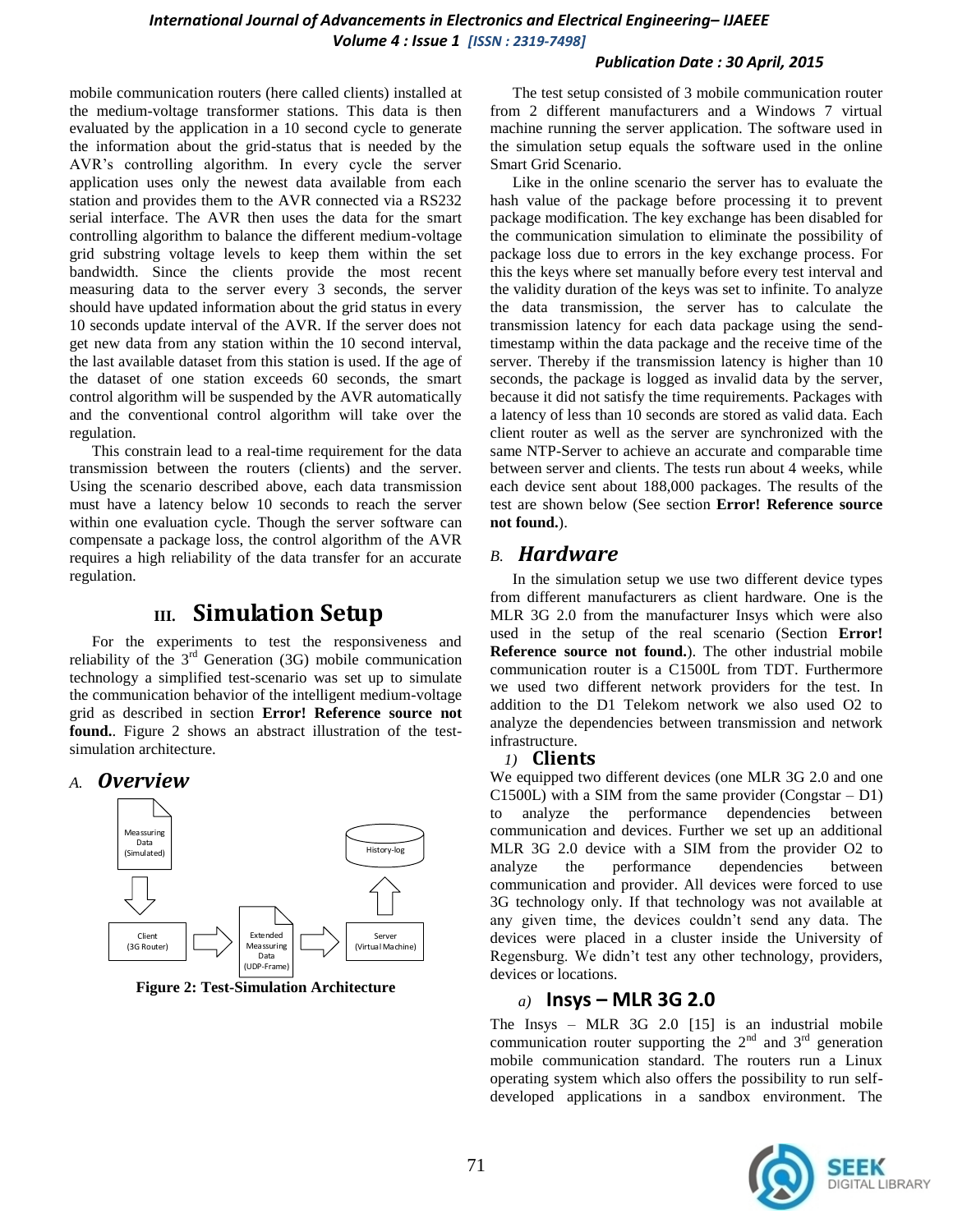#### *Publication Date : 30 April, 2015*

Software used in the test scenario was developed and built on pc and then transferred to the router using PSCP (PuTTY Secure Copy). For further declaration of the program flow see section **Error! Reference source not found.**.

# *b)* **TDT – C1500L**

The TDT – C1500L [16] is an industrial mobile communication router supporting  $2<sup>nd</sup>$ ,  $3<sup>rd</sup>$  and  $4<sup>th</sup>$  generation (LTE) technology. The Router comes with a Perl Script interpreter, but does not support to run custom software by default. For the test setup TDT provided a non-commercial developer firmware to develop and run the client application. This required to re-implement and compile the client software - used for the MLR 3G 2.0 routers - directly on the router. For further declaration of the program flow see section **Error! Reference source not found.**.

## *2)* **Server**

The server is a virtual machine running a Windows 7 operating system. The server-sided test software was developed as a Java application. The server is connected to the university network to establish an internet connection needed for the data transfer. For details on the server software see section **Error! Reference source not found.**.

# *C. Software*



## *1)* **Client**

After starting the client software, the router fetches the data from the built-in Modbus/TCP-Simulation in a 3 second interval. This was achieved by using a library from the device that supports the simulation of distinct Modbus device communication like the Janitza UMG 96RM devices. The result is a vector [Get Vector from Modbus Device]. This vector is then serialized into a string [Serialize Vector to String]. The string is prepended with the preset station ID and the local time stamp. For an accurate local-time the C1500L is set to synchronize with an NTP-Server every ten Minutes. The MLR 3G 2.0 synchronization interval can only be set to one hour. To ensure the data authentication the string will be appended with a SHA1-128Bit HMAC digest over the entire content. [Get Time and Compute Digest]. The data-string now consists of the timestamp, station id, measuring data and digest. This string is then sent via UDP to the server IP specified in the router configuration file. [Build String and Transmit Data]. These steps are repeated every 3 seconds starting at [Get Vector from Modbus Device].

#### *2)* **Server**

The server opens up UDP sockets and prepares itself for the reception of data [Open UDP Sockets]. Then the server runs in an infinite loop waiting for packages. If a package is received it will create a received timestamp (The server is also synchronized via the same NTP-Server as the clients) [Receive Data and Process Data]. Therefore it de-serializes the data [De-serialize Data]. The timestamp and the received data will now be written to disk in a single text-file per 10 seconds (one line for each device) [Write Data to Disk]. Due to the sending interval of 3 seconds from the clients, up to three data-sets per station can be transmitted per logging interval. This takes into account that UDP is not reliable and packages can be lost. Only the newest data-set per station will be processed and written to disk.

# **IV. Results**

**Table 1 - Reliability of transmission latency**

|                | <b>MLR 02</b> | <b>TDT D1</b> | <b>MLRD1</b> |
|----------------|---------------|---------------|--------------|
| $[0-2]$ sec    | 99.63%        | 99.63%        | 99.08%       |
| $]2 - 5]$ sec  | 0.11%         | 0.03%         | 0.30%        |
| $[5 - 7]$ sec  | 0.00%         | 0.00%         | 0.01%        |
| $]7 - 10]$ sec | 0.00%         | $0.00\%$      | 0.01%        |
| $10 - \infty$  | 0.25%         | 0.33%         | 0.61%        |

The test results consist of the data-log of around 188.000 data package transmissions. This equals a working period of about 1 month for each of the 3 test devices. Table 1 shows the percentage values of the package transmission latency for the time intervals [0s , 2s], ]2s , 5s], ]5s , 7s], ]7s , 10s] and ]10s , **∞**[. Packages in the ]10s , ∞[ interval did not satisfy the specified time requirements and therefor where counted as lost packages. Overall the test results show that over 99% of all packages transmitted had a latency of less than 2 seconds (In fact, the total difference between C1500L – TDT / O2 with D1 and the MLR 3G 2.0 / O2 in packages transmitted in less than 2 seconds was only 4 packages). This satisfies the time requirements of the Smart Grid scenario. Only about 0.3% of all transmitted data packages arrived outside of the required time interval or did not arrive at all. Taking a closer look the Insys - MLR 3G 2.0 had the lowest overall package loss using the O2 network infrastructure and the highest loss-rate of 0.61% using the Congstar – D1 cellular network.

[Figure 5](#page-4-0) shows the ratio of packages loss (discussed in Table 1) divided into 7 segments for the 7 days of week. Taking a closer look at this data it can be recognized that,

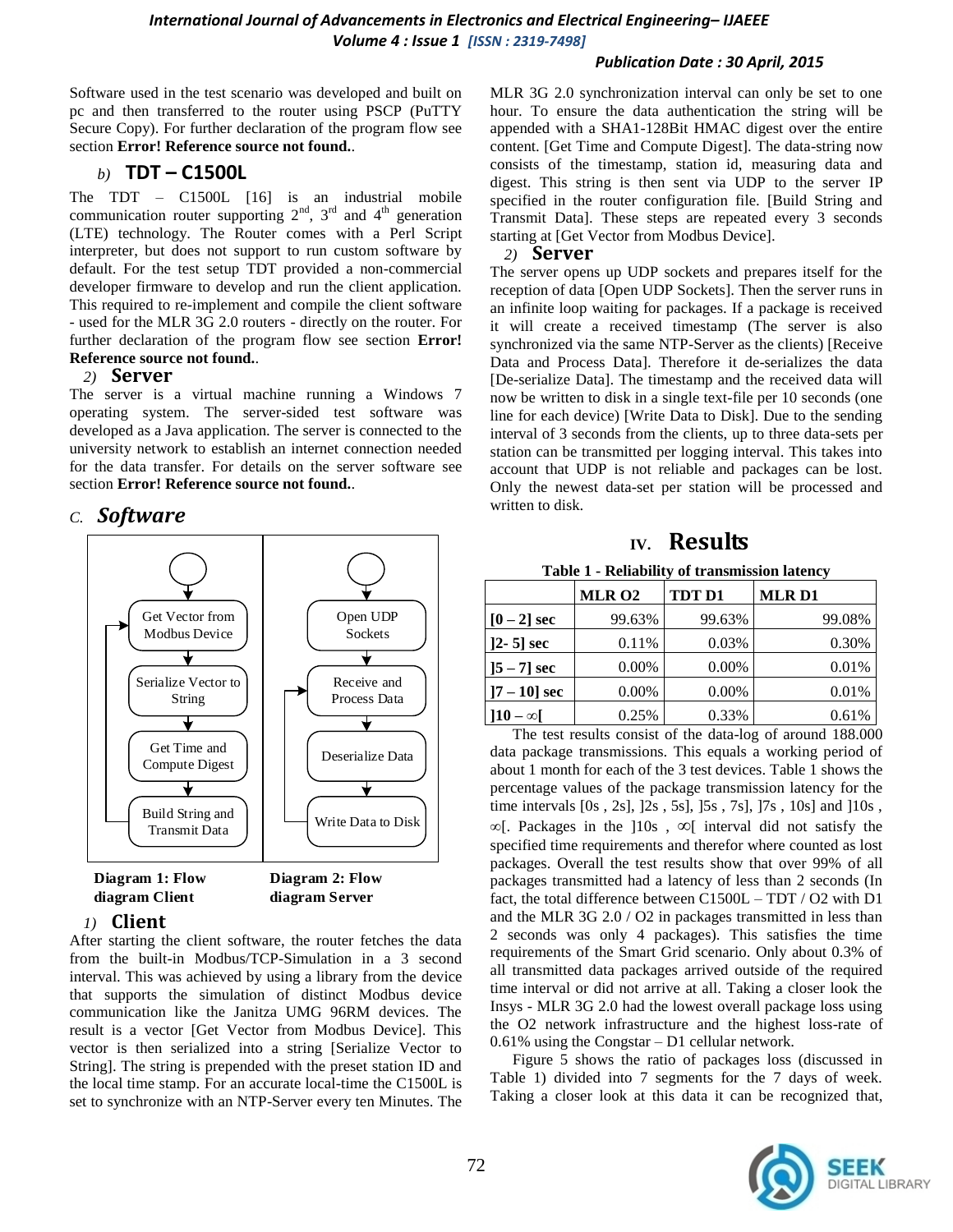#### *Publication Date : 30 April, 2015*

while the device connected to the internet via O2 had nearly no fluctuation, the devices using the D1 service provider had a noticeable peak on Wednesday and its lowest package-loss rate on Sunday. While we have no data to further analyze this behavior, we assume that this could be caused by the different network utilization over the week. Since the router where placed at the campus of the University of Regensburg this seems to be in relation to the number of people at the campus over the days of the week. Because the small number of overall data packages lost, one other possible explanation for the peek on Wednesday would be a provider-sided maintenance interval, but we have no evidence that could prove or disprove that assumption.

In [Figure 3](#page-4-2) the dependence between responsiveness and the used devices become visible. The data packages transmitted from the TDT - C1500L had an overall latency of around 350ms while the Insys -MLR 3G 2.0 devices had nearly double the latency. Despite the different service providers used by the MLR devices the overall transmission latency was about 600ms. This led us to the conclusion that the transmission latency only depends on the used devices.

Breaking the data up into hours of the day, [Figure 4](#page-4-3) shows that while the C1500L (TDT) has nearly the same transmission duration during the whole day, the MLR 3G 2.0 devices transmission times are increasing over time when the system is up. As stated above the MLR 3G 2.0 devices

<span id="page-4-1"></span>

#### **Figure 4: Transmission delay per Hours of Day**

<span id="page-4-3"></span><span id="page-4-0"></span>[Figure 6](#page-4-1) illustrates the distribution of packages lost per hours of a day. First noticeable is a huge spike between 0 AM and 1 AM for the MLR devices. We assume, this could be caused by a daily restart of those devices. The MLR device with the O2-SIM had about 60.0% of all its data-loss between 0 AM and 1 AM while for the MLR device using D1 only about 20.0% of its data-loss occurred at the same time. We assume that the device with the O2-SIM encountered some problems while restarting or dialing into the mobile network, because the device logs show that the downtime of the O2 Device was nearly three times longer than the same MLR device using a D1-SIM.

<span id="page-4-2"></span>perform a system restart at 0 AM while the TDT does not have to restart at any given time. Also at the time between 4 AM and 5 AM the MLR devices reconnect with the internet service provider. Both, the system reboot and the internet reconnect seems to reset the increasing transmission latency. One possible assumption we came up to explain this behavior would be a problem with the router firmware but this is a matter of conjecture.

# **V. Conclusion**

In our experiments we used a very simple method to simulate the same data traffic as used in the specific scenario

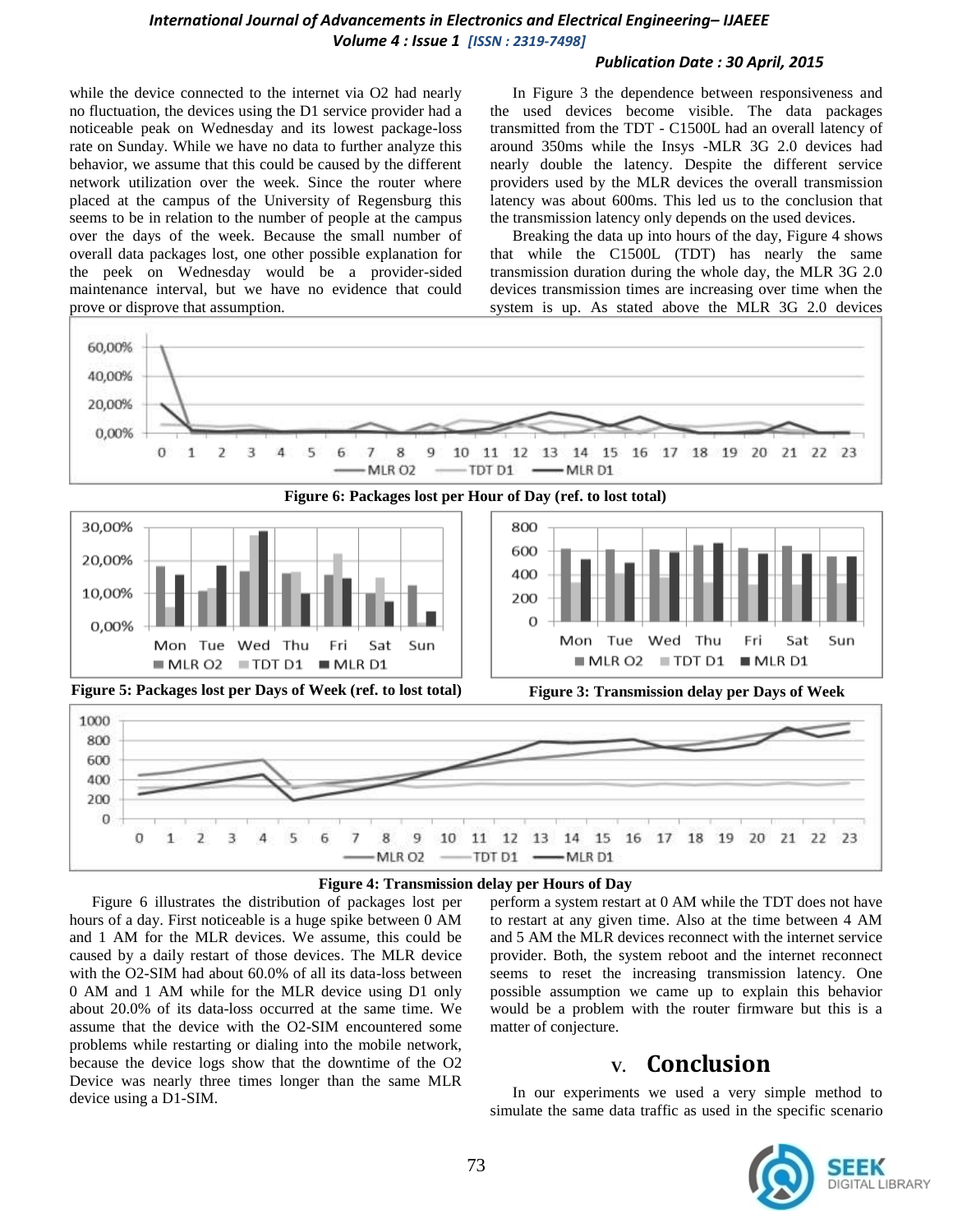#### *Publication Date : 30 April, 2015*

of the smart grid research project described above (Section **Error! Reference source not found.**). The gathered data were *Analyzed in Terms of the Performance of Mobile Radio for Automatic Control of the Smart Grid* in this specific scenario. Mobile communication technology in its structure is not designed for use cases like transmitting measuring-data for to control sensitive infrastructure like electricity power grids [17]. This is caused due to the complex structure of the cellular networks and high dependencies on different providers of infrastructure technology [18]. Still the testresults show promising values in terms of reliability and responsiveness. Overall the determined average datatransmission latency satisfies the communication requirements for the intelligent medium-voltage grid prototype.

One noticeable knowledge gained through the experiment is, that using different providers had up to no impact on the average transmission latency of the data packages. Despite this the results show that conventional UMTS and the underlying cellular network infrastructure of different service providers can have an impact on the reliability of the data transmission. This might depend on the network utilization or service restrictions due to maintenance intervals or the like. For an extensive use of this technology these problems must be countered. For example by adding a quality of service class for smart grid communication to the transmission protocol standards [19]. Also by way of a contractual agreement between the cellular network providers and power supply companies on the dependences between cellular network and electrical power grid an improvement could be achieved. This would enable the cellular network providers to take impact of network maintenances and high network utilization on the power grid into consideration. By doing so, the cellular service providers could guarantee increased uptime of their services for power grid regulation.

Another result of our research is that the devices used in the test had almost equivalent data transmission reliability. However, looking on transmission times, the test-data led us to the assumption that there is a dependency between transmission time and the used device type. The numbers show that the transmission time of the data packages sent by the devices from TDT was 50% lower than the transmission time of the Insys devices. Though we only used one TDT - C1500L and one MLR 3G 2.0 device with the identical cellular service provider to gain comparable data, more devices must be tested in order to confirm our assumption that the transmission latency partially depends on the used mobile communication router types.

## *A. Known Issues*

One known issue is the mobile communication router behavior in the test setup. In comparison to the C1500L router from TDT, the Insys MLR 3G 2.0 routers need to restart itself every night at 0 AM and to reconnect to the internet at around 4 AM. These restarts take at least 30 seconds – so the server loses a minimum of 3 packages per night. As mentioned before, the MLR router using an O2-SIM took even two times longer to restart, resulting in a minimum loss of 9 packages per night. The C1500L doesn't have to restart or to reconnect at all. This leads to a higher package-loss count for the MLR 3G 2.0 routers which is not caused by network dependent communication issues.

Another known issue is that due to the short test duration of about 30 days and the very low transmission failure rate, the number of lost data packages was not enough to statistically prove certain behavior. Therefore the interpretation of the test results could only be done through the assumption of logical reasons for a certain behavior. Further insight from the provider (like maintenance intervals and network utilization) and a larger dataset will support correct interpretation.

The test simulation setup scope did not contain the variety of issues that could occur because of low received signal strength indicator (RSSI) values. The tests were performed in an area with high network stability and good network signal strength. The influences of network utilization or low RSSI values due to shielding, interferences, electromagnetic disturbances or signal dispersion are of great importance for a more realistic interpretation of the usability of this technology in a scenario as described in this paper.

The reliability of the used hardware – not part of the test scope – had also an influence on the test runs itself. Sometimes the routers terminate the program without any reason or output. The reason for this behavior is still not clear. Even the timing of these errors is not predictable. For the duration of the entire test this happened once per device and we found no way to trigger this behavior on purpose. Further analyses by the device manufacturer are necessary in order to fix this error.

# *B. Further Work*

Further tests must be done to better assess the usability of mobile communication technology for a data-transmission between different distributed transformer stations. Thereby one important test requirement must be to analyze the dependencies between the reliability and responsiveness of the data transmission and different network areas with different network utilization and different signal strength values. This is important since the use case of the underlying scenario is to install the mobile communication routers directly at the transformer stations were the routers are in different network areas and have to operate with a different quality of network connection.

The tests must also analyze the dependencies of the transmission results and all of the available network providers. This is required since the areas of the transformer stations where the routers are installed might not always be within the network areas of all providers. For example: to improve the network connection of a specific device, the switch to another cellular network can be the easiest way. Therefore the influences of the different networks must be further analyzed.

Since the results of this paper only discuss the usability of the 3G mobile communication networks, the improvements or limitations of using the router devices within 2G (GPRS/EDGE) or 4G (LTE) networks has not been researched. Therefore all of the tests must be repeated with